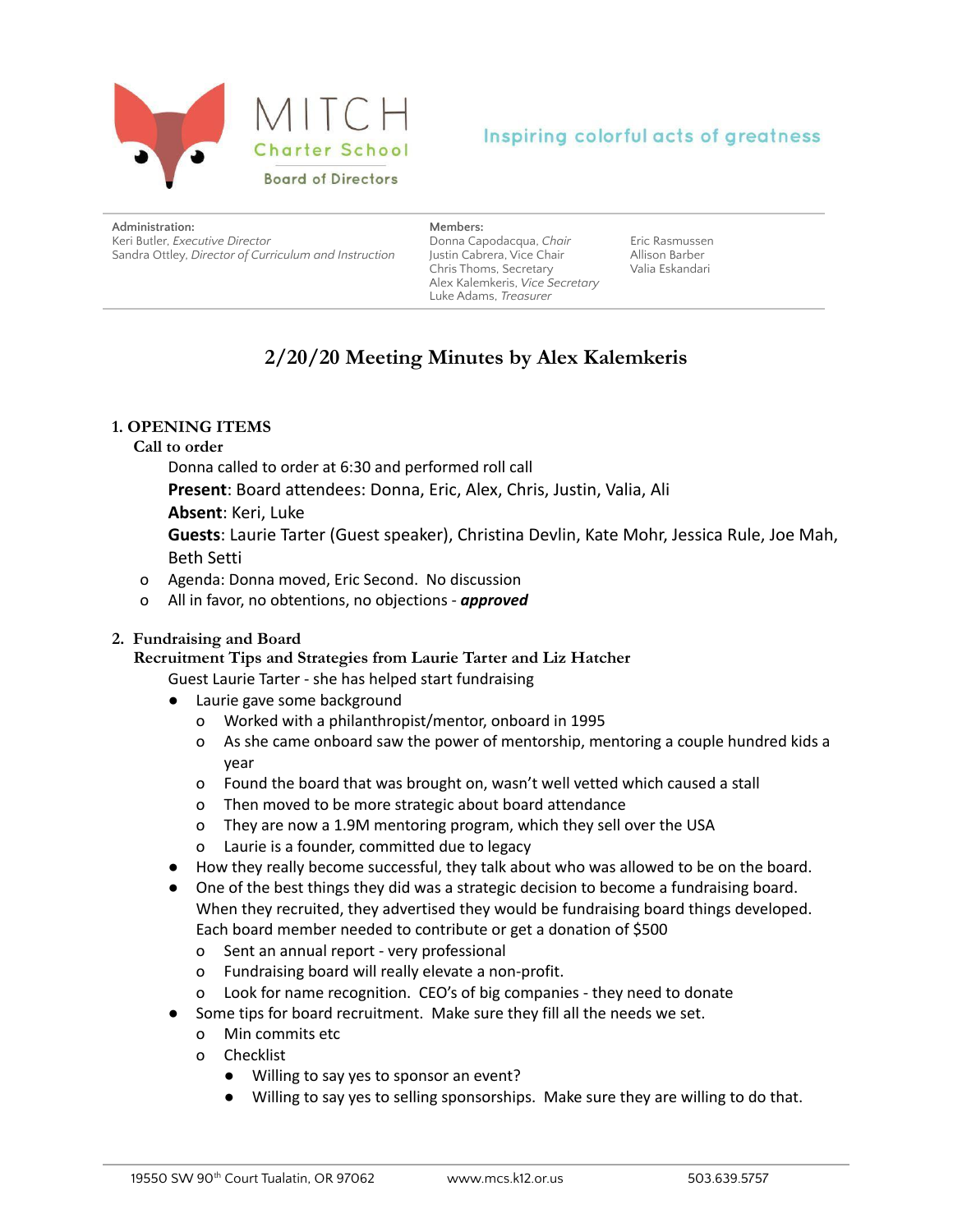- Able to go to venders who want to donate
- Make sure they can walk the walk, talk the talk
- Are they willing/passionate about the cause, they are willing to invite their friends/family/colleagues to the events?
- Be strategic
- Target that pool of people
- Do a year end ask? Is critical if done the right way. Look for board members that are willing to do the year end ask. Needs to start in October. Have a annual report on accomplishments? Ask in November, then December. Hit the tax windows
- You can't just send a letter, follow up critical
- What kind of board members can we find that will go with you to meet with key stakeholders?
	- o Getting in the door is the key. Get board members that can help.
- Not everyone is an asker
	- o Other qualities
	- o Who is willing to sit on a fundraising committee?
	- o What board members are willing to do the work?
	- o Will they use their employees to help?
	- o Willing to donate their employees, it's an active volunteer they can advertise
- Board members don't need to be rich; they need to be well connected.
- Strategically, what do we need to help us grow?
	- o What kind of big event that you want to hold? Do you have someone on the board that can help, donate etc. They can bring their network and enable the events
- Asked if we have a training Donna responded no.
	- o If you are going to take the time to bring them in, need to onboard them
	- o It's really hard to enable a board member to be passionate to sell for you.
	- o Had them work on elevator pitch 5-year goal. Consistently push the same message.
	- o What is our elevator pitch for the school? What makes us unique, what is the statistic, that one story that can be shared that makes someone with a heart that makes them "go wow".
	- o Training on how to do an ask. Training on how to word an email for an ask.
- Valia asked about fundraising.
	- o What's in it for me?
	- o When you are looking for donors, target people that have common interests. It doesn't make sense to ask the wrong audience that have a strong interest in educations and kids. Most businesses publicize this.
	- o Make sure they are within the elevator pitch
	- o Whatever fundraising we pick, it's got to be targeted, what's in it for them. ● Keynote speaker?
	- o Get a key name, that draws in an audience from target donors
	- o CEO offered a 1-hour mentoring session, so it brought others in
		- Meet and greet with
	- o VIP party before sell tickets at higher costs
- TTSD invite?
- Timbers? Philanthropic companies
- Women athletes?
- o Plus have a keynote speaker from students. One that has a story that is motivational
- o CEO potentially introduces.
- Eric asked about how you go about talking to these people.
	- o Create a list of what you would like with an excel sheet to find out who knows who.
		- If nobody knows, use network
- Make sure the marketing material is good.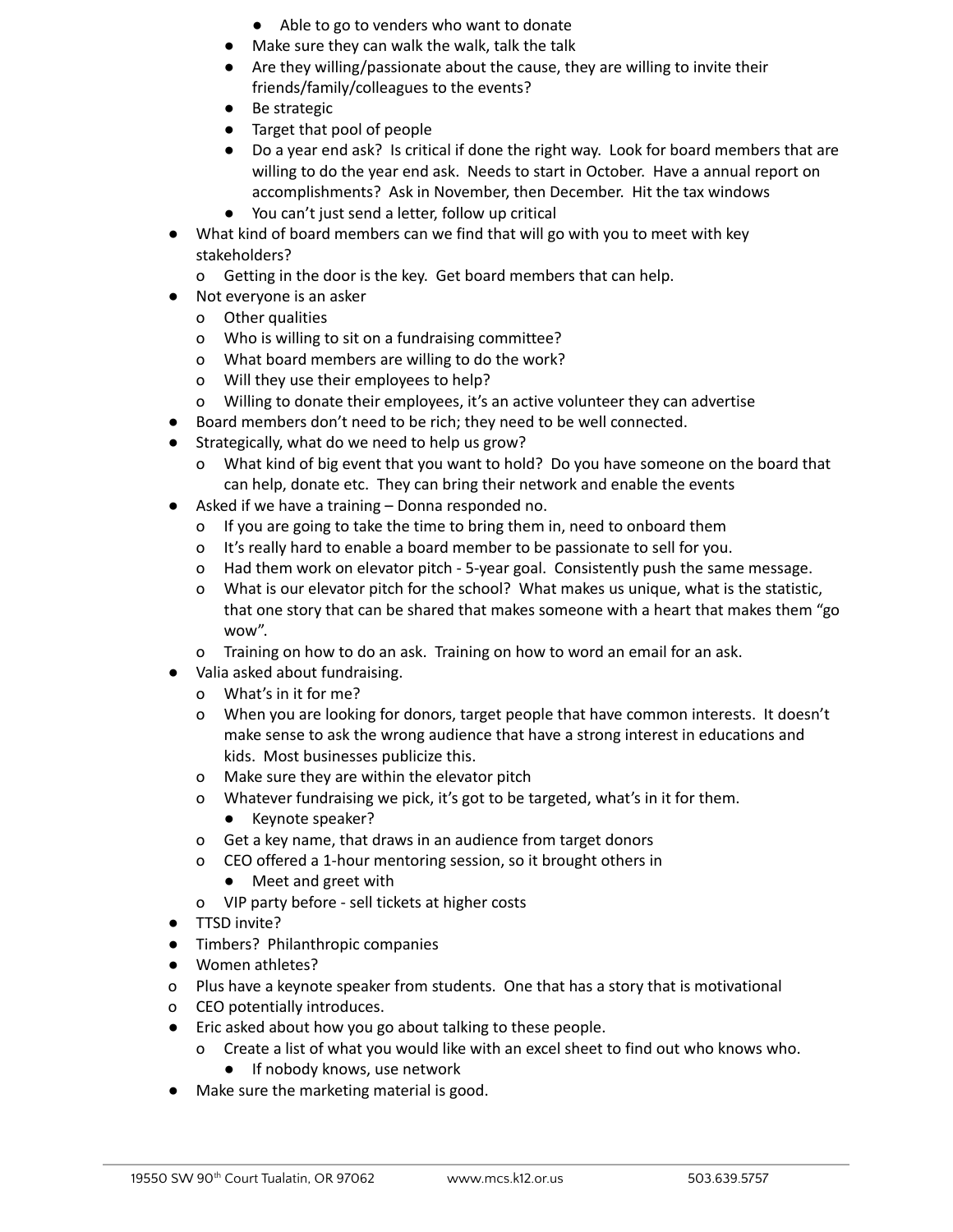- o Mission, 5-year, story,
- Suggested Coca-cola, Nike, etc
- Best time to have a fundraiser is in Feb
	- o When do you start 1 year in advance?
	- o Old school official invitations. Avoids getting lost in email.

#### **3. Executive Director Update**

- o Donna shared input from Keri
	- o A family with 3 students. Could move us to 229.
	- o Kinder lottery 7pm Monday the 24th
		- Welcome to come
	- o Last tour of the year is next Wednesday at 9am
	- Heather is no longer able to make public notice and copies
		- o Heather can share the CSV, someone to send out. Copies to be picked up by board.
		- o Need to decide how to deal with this…
		- o Back in the day the board secretary.

#### **4. Approve Jan 2020 Minutes**

Approve the Jan 2020 minutes

- o Justin moved, Alex Second. No discussion
- o All in favor, no obtentions, no objections *approved*

#### **5. Approve Dec 2019 and Jan 2020 Financials**

Notes from Luke on December/January financials

- o December: Donna motion to approve, Valia 2nd
	- No discussion
	- All was in favor, no abstentions, no opposition *approved*
- o January: Valia motion to approve, Justin 2nd
	- No discussion
	- All was in favor, no abstentions, no opposition *approved*
- **6. PSO Update - Christina**
- o Purchased chrome books bought 75 +. 3 carts for storage
	- Purchased licensing for them to be under one license to be able to have an admin update centrally
	- Paid a little extra to be white gloved fine tuning
	- They will pre-setup for us. :)
- o In addition, Keri requested 2 iPads for the front office.
	- Looking at that hoping to make that purchase
- o Several events for later in the year
	- Daughter date dance
		- Need to find a handicap accessible location
	- Son date golf at Tualatin island greens may 21st
	- 1-2 other all school events later in the year. Working on dates.
	- End of the school year at field day
		- PSO is going to step in and help
	- 2 surveys they are working on to get out to the families
		- Leadership succession planning
			- Christina is leaving, others are also terming out
		- Hoping to finesse the survey to encourage a lot of new energy for the leadership team
		- Second survey to get feedback from families on what they liked from this year
	- Several dine-outs
		- Pizzicato March 10
		- Chipotle Sherwood April 29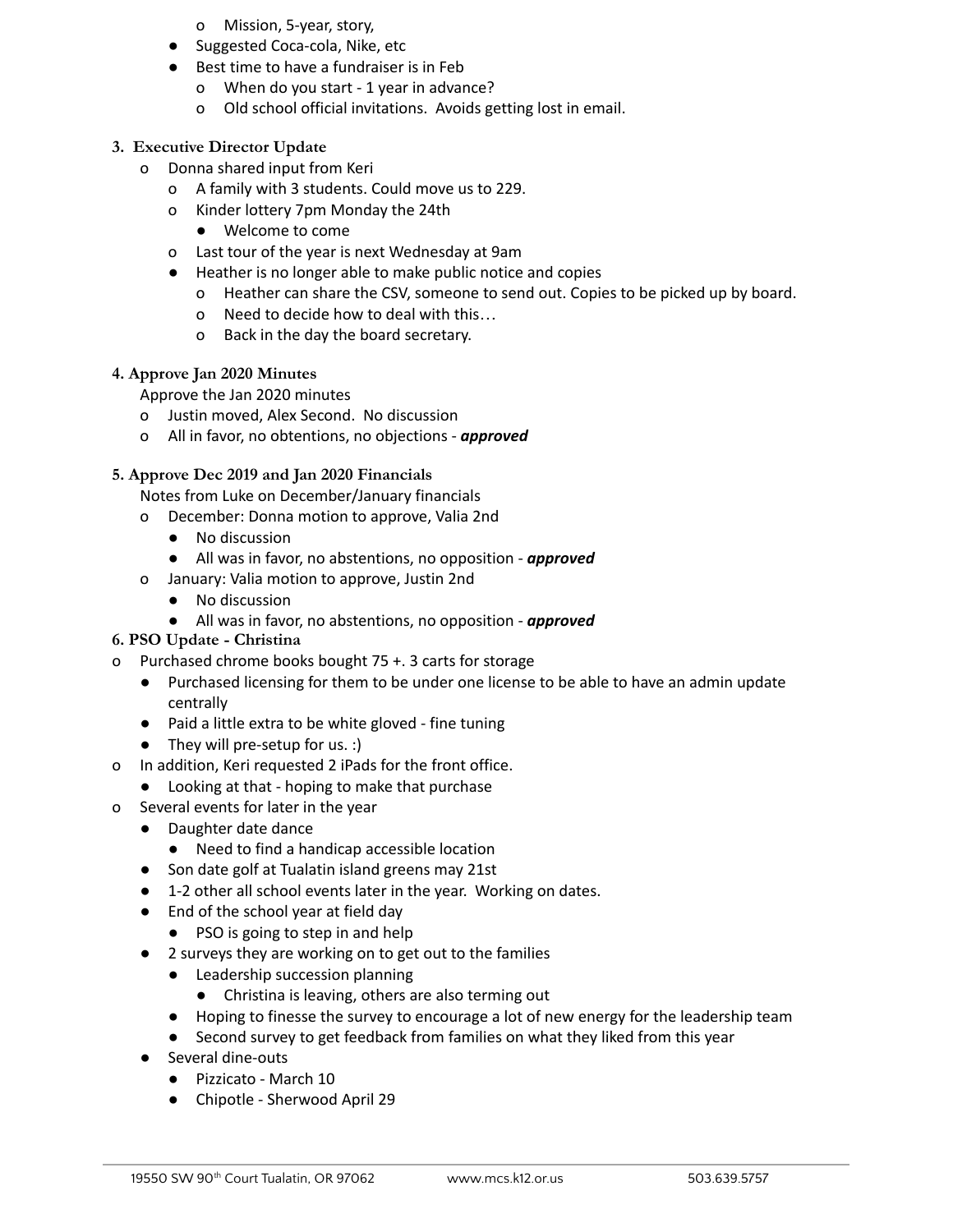- Working on Love bites time
- Working on a shade cover and landlord
- Working on some families with needs that couldn't make their family contribution.

#### **7. Equity Definition – Chris update**

- Background, we had a strategic session in November. Spent 2 hours on what do we think equity is.
	- o Chris has a power point he will share to let us internalize not final
	- o Taking all the notes was able to work with a colleague to break down what they are trying to say.
	- o You cannot make diversity. It is either is or is not
- **Equality** 
	- o Access To ensure poor and minority have access….
		- What can we do to enable this access?
	- o Inclusion Involvement and empowerment, where the inherit work and dignity is recognized…
		- There is a community piece, PSO is a huge part.
		- Empowerment drives purpose beyond inclusion
	- o Opportunity everyone gets the opportunity to grow and learn in a safe environment
		- Speaks to safety, some of the kids may not be from a safe place
- Need to investigate the free & reduced lunch
- Donna asked about next steps, thanks for Chris' help on managing and helping this
	- o Look at the power point as individuals, run our processes through this lens. Does this create what we want?
	- o Get a place with these principles that allows us to work in that direction. To work by
	- o Think it should be a North Star.
	- o Review then vote to adopt it. Discuss at the next work session
	- o Would like to share with the PSO first, get their thoughts before larger community
	- o Plus the staff
- Thanks Chris!!!
- **8. 2021 Draft Budget –** agreed to be tabled from meeting

### **9. Update on Fundraiser Activities**

- o Give Lively Eric
	- Online giving source resource hub for digital fundraising
	- All online sends emails notice, can to multiple campaigns.
	- Eric reached out, was able to get ahold of them
		- Mentioned a charter school, what is the criteria
		- Each campaign gets a code that can be sent to the network to donate online
		- Free if we want to go with it. Do we make a bank account to feed the funds?
		- Once we have that info, need to share the 503C info.
		- Set a separate account
		- They help with the email text.
		- Valia need to decide the purpose, what is it for.
		- Use this for Top Golf
		- Need to setup an account
		- Action, look at it and see what ideas we come up with for using
			- Ideas
				- End of year
				- Giving Tuesdays
					- Started 2 weeks before thanksgiving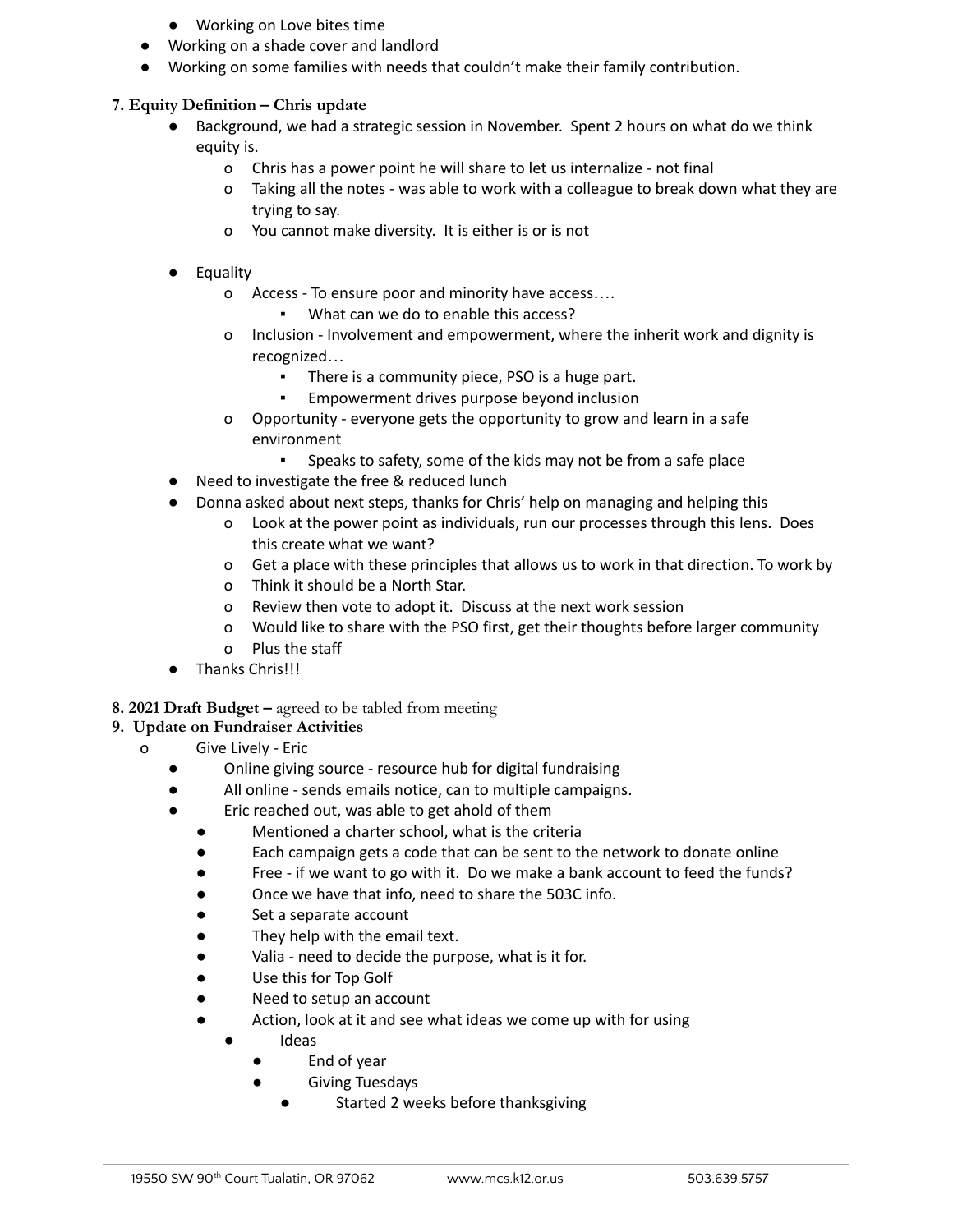- o Our own event at Top Golf Luke/Valia
	- Donna shared from notes from Luke
		- She wants to help us if we get 50 people to golf, we get a conference room for discussion etc
		- Brunch is \$21/person
			- $\bullet$  Top golf is \$10/golfer + 4.20
			- $\sim$ \$35/person
			- Will arrange 6 people side by side
			- Must be before noon 9-noon
		- What would we charge per person? \$100
		- Competitions to compete for donations.
		- Sponsors?
- o Look at a small group to build a fundraising strategy
	- Eric, Alex, Justin, Luke willing to help with a side effort
		- Alex to initiate
- o Need to figure out 3 things we want the fundraiser around
	- Get Keri help, some ideas from others
- o Valia mentioned the Tulips
	- Need to pull that together. Valia to work on

### **9. Marketing Committee Update**

- Valia shared an update on progress for the MITCH messaging.
- Draft sent out for feedback. She is would like to add former students to help.
- Valia is looking for 5 parents that can contribute to marketing.
	- Some suggestions to reach out to Keri, PSO, some names shared

### **10. CLOSING ITEMS**

### **Public Comment**

- o Christina PSO
	- Fundraising question. Pledgestar is used for the marathon.
	- Works well
	- Fundraising approach the PSO: She sells Amway, wants to offer to the school like Amazon etc, whatever you purchase goes back to the school. Depending on the items that are purchased, anywhere between 10-20% is donated to Mitch. Possible ongoing fundraiser
		- Is this a conflict of interest because it's not a 1-time?
		- They don't want to say know; would the board be up to creating a resource page that offers up to all families with an opportunity to give back to the school?
		- The thought has allowed them to advertise on our website for their businesses.
		- Give back to Mitch page
			- Add links to ways to give back.
- o Beth Thanks for the equity. Very excited.
	- There is a charter school in Portland Emerson Charter
		- Unique mix of diverse they have been very intentional in how they market to bring in a diverse population. They have free and reduced lunch
			- They are very helpful
	- Basic market tiny grocery store
		- Owned by the former CEO of pacific foods
		- Chuck Edgar? Had a vision to start in a school in a food insecure school. Started a market in the school. Started as a produce market, then basics. Almost all local food.
	- Could teachers have an eye on the equity statement
- o Kate Mohr new parent at Mitch transferee in January
	- Keri asked her to come.